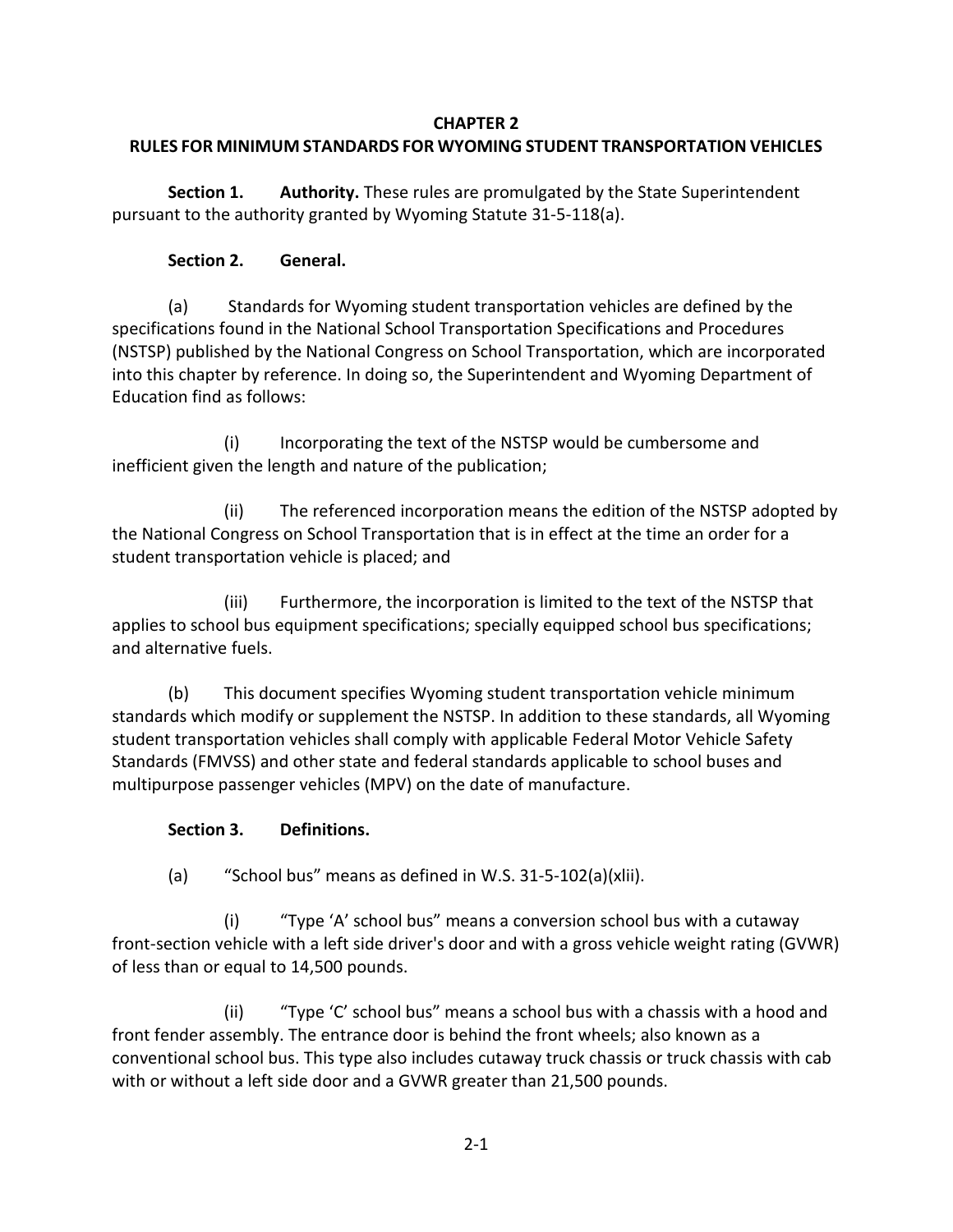(iii) "Type 'D' school bus" means a school bus with a stripped chassis. The entrance door is ahead of the front wheels; also known as rear or front engine transit style school bus.

(b) "Specially equipped" means a school bus designed, equipped or modified to accommodate students with special needs.

(c) "Multipurpose Passenger Vehicle" means a motor vehicle built on a truck chassis with seven to ten passenger positions (including the driver) that cannot be certified as a school bus pursuant to 49 CFR §571.

### **Section 4. School Bus Body and Chassis Specifications.**

(a) All emergency exit doors shall be accessible by a 12-inch minimum aisle. The aisle shall be unobstructed at all times. The track of a track seating system is exempt from this requirement.

(b) All Type A school buses shall be equipped with hydraulic brakes.

(c) School bus body exterior trim shall be black.

(d) The following applies to school bus doors:

(i) The entrance door shall be equipped with a power opener under the driver's control.

(ii) There shall be no door to the left of the driver on Type C or D school buses. Type A school buses may be equipped with a chassis manufacturer's standard door to the driver's left.

(e) Type C school buses shall have three Group 31 maintenance-free batteries and Type D school buses shall have two 8D maintenance-free batteries.

(f) In addition to the fire extinguisher located in the driver's compartment, school buses with capacity greater than 56 passengers shall be equipped with a second fire extinguisher mounted in the rear of the bus and readily accessible to the driver and passengers.

(g) School buses shall have removable, moisture-proof and dust-proof first aid kits in a sealed metal box in an accessible place in the driver's compartment. They shall be mounted and identified as first aid kits. A first aid kit's location shall be marked.

(h) Each school bus shall have a removable and moisture-proof body fluid clean-up kit in a sealed metal box accessible to the driver.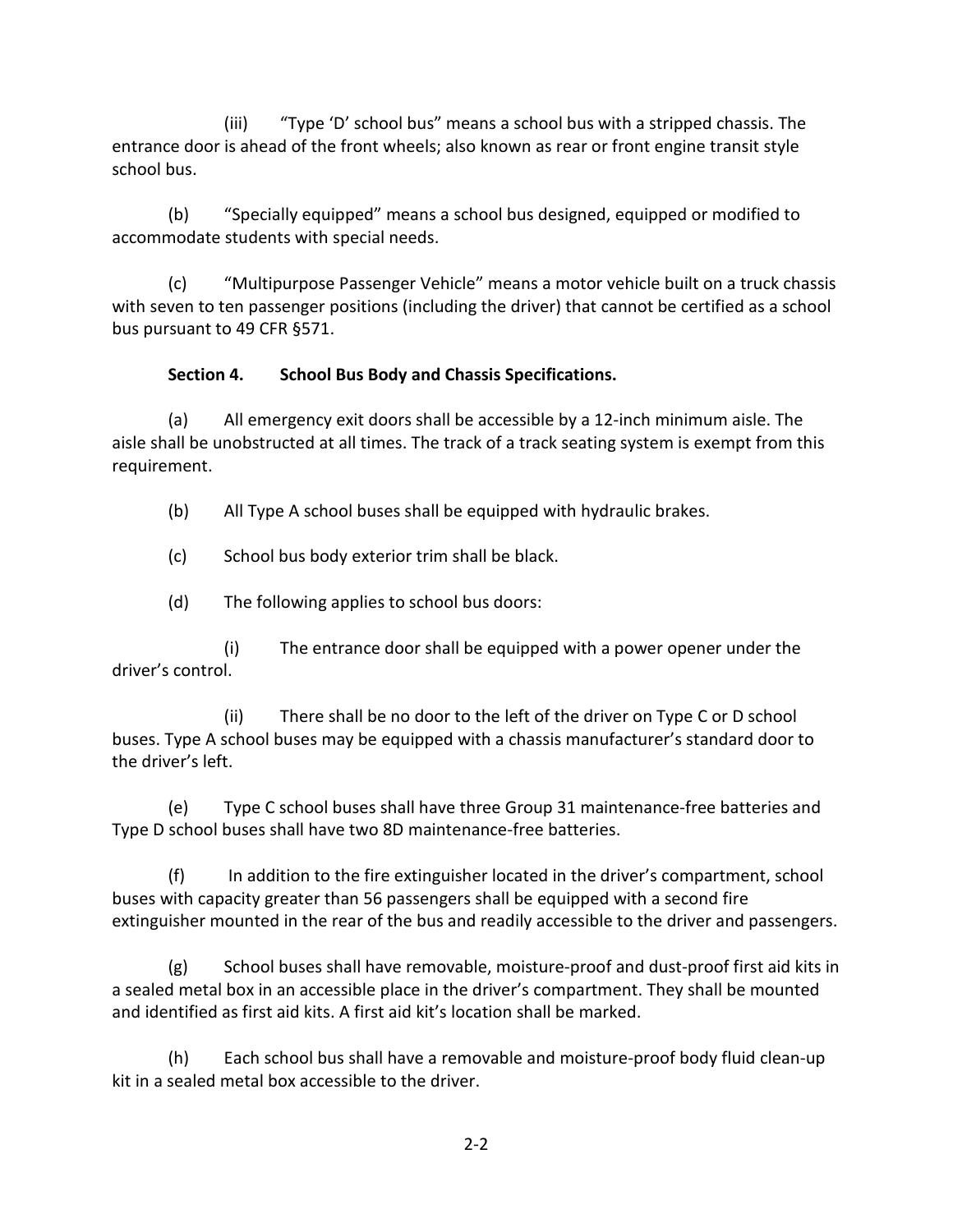(i) In addition to the emergency door and push-out rear window requirements of FMVSS 217, all school buses shall be equipped with emergency exits as follows for the indicated school bus capacities:

(i) One through 45 passengers: one emergency exit per side and one roof hatch.

(ii) 46 to 78 passengers: two emergency exits per side and two roof hatches.

(j) All diesel fuel systems shall be equipped with a fuel heater or heated fuel-water separator.

(k) Floor insulation shall be treated, five-ply softwood plywood, nominal 5/8-inch thickness, and shall be equal to or exceed properties of the exterior-type, C-D Grade, as specified in the standard issued by U.S. Department of Commerce.

(l) The interior of the school bus shall be free of all unnecessary projections. All school buses shall be equipped with inner lining on ceilings and walls. If the ceiling is constructed with lap joints, the forward panel shall be lapped by rear panel and exposed edges shall be beaded, hemmed, flanged, or otherwise treated to minimize sharp edges. School buses may be equipped with an external storage compartment for tools or tire chains.

(m) Interior parcel racks may be provided above side windows within range from front seat to rear seat and be free of projections; shall have a padded perimeter at emergency exit doors; and may be tubular or solid bottom.

(n) School buses shall be equipped with two alternately flashing red warning lamps at the rear of the vehicle and two at the front of the vehicle. The alternately flashing red warning lamps shall be visible at five hundred (500) feet in normal sunlight.

(o) Four alternately flashing amber warning lamps shall be installed so that one is located near each alternately flashing red warning lamp, at the same level, but closer to the vertical centerline of the bus. The alternately flashing amber warning lamps shall be visible at five hundred (500) feet in normal sunlight.

(p) The background surrounding the alternately flashing warning lamps shall be black in color and extend outward approximately 3 inches.

(q) School buses shall not be equipped with hitch receivers or other equipment that enable towing.

(r) School buses shall not be equipped with flip seats.

(s) Dual rear tires shall be provided on all school buses.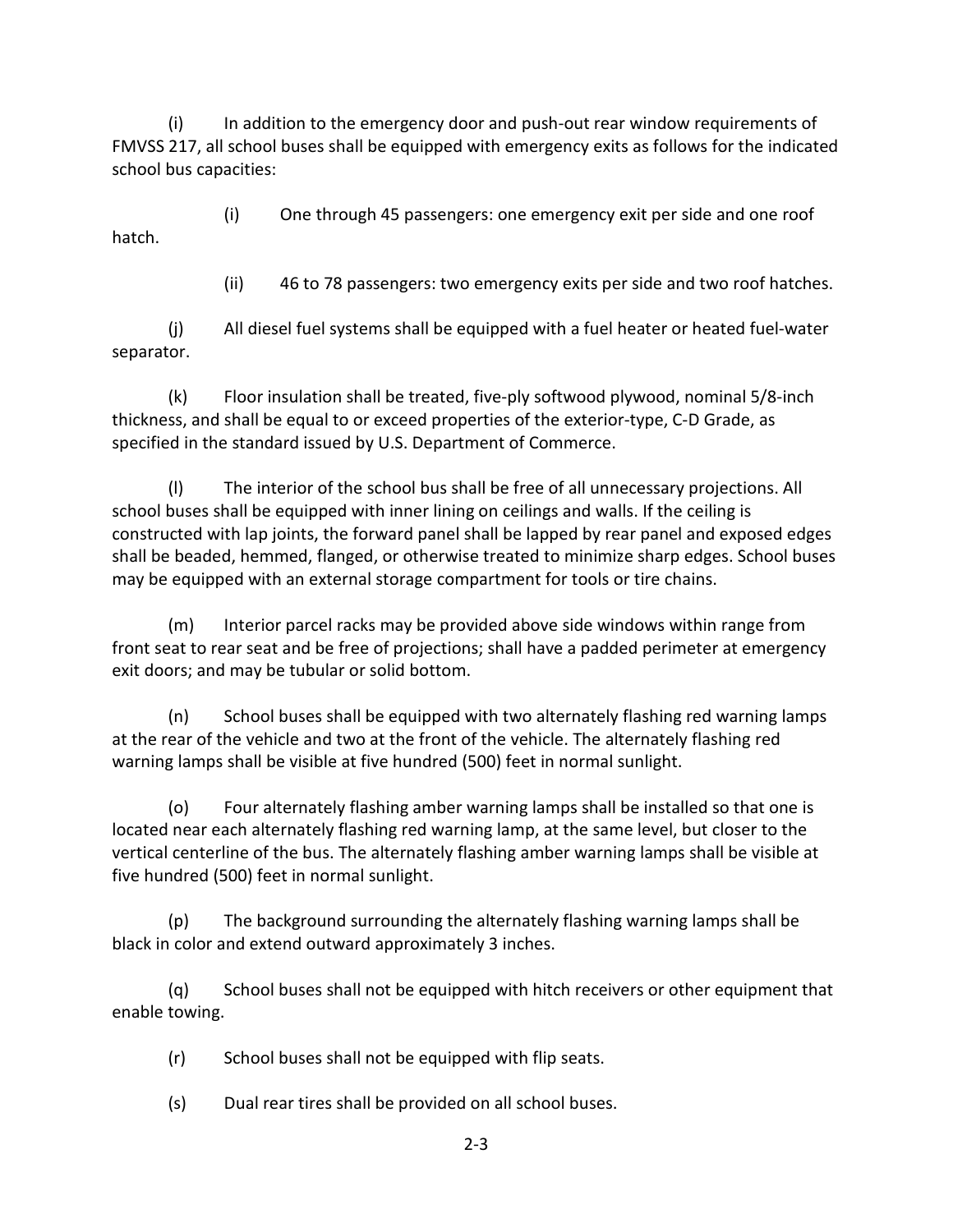(t) Sanders may not be installed on any school buses.

(u) Wheelhousing shall be equipped with molded fender extensions and rubber mud flaps.

(v) The driver's window, the first window on the left, the first window after the entrance door, and door windows shall be approved thermal-pane safety glass. The driver's window on Type A school buses may be the manufacturer's standard.

(w) Tinted and/or frost-free glazing may be installed in all doors or windows, consistent with federal and state regulations.

(x) The following specifications will apply to all school buses sold to school districts within Wyoming:

- i) Model year must be newest available.
- ii) Mileage 3,000 or less.
- iii) Brakes largest available for axles, air disc brakes with ABS as available.

iv) Cooling system - heavy duty, maximum capacity available - delivered with long life or extended life coolant that provides protection to -34°.

- v) Fuel tank largest tank available.
- vi) High idle and cruise control both must be provided.

vii) Audio system - AM/FM/PA radio system, factory installed - minimum of one exterior speaker and appropriately spaced interior speakers.

viii) Back up camera - with rearview mirror monitor or dash-mounted

monitor.

ix) Battery compartment - heavy-duty, bearing-type slide tray capable of accommodating the batteries.

- x) Child check system must be provided.
- xi) Crossing control arm must be provided.

xii) Driver seat - high back, fabric insert with two armrests and air

suspension.

xiii) Lighting (exterior) - stop, tail, tum, marker, and loading lights must be

LED.

- xiv) Mirrors (exterior) must be heated and power controlled.
- xv) Padding below windows must be provided.
- xvi) Passenger seats must be three-point, lap/shoulder belt variety.
- xvii) Rear airfoil must be provided.
- xviii) Roof must be painted white.

xix) Stop signal device - must be electrically operated with flashing LED lights and locking mechanism.

xx) Vandal locks - must be provided - student door must be able to be secured (locked electronically) or with a key.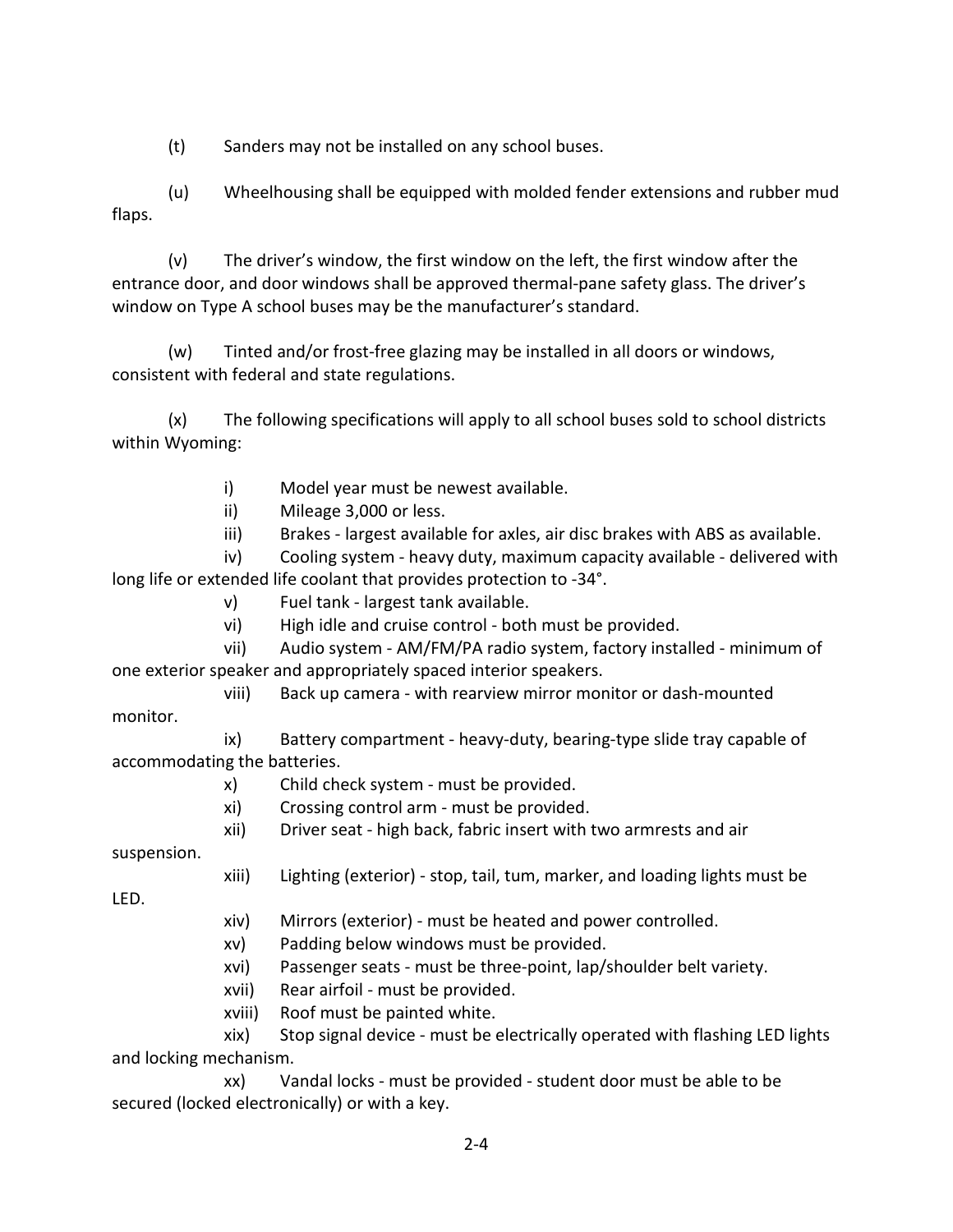xxi) Strobe light must be provided.

xxii) Visors - dark, Plexiglas visors must be installed over the driver's side window and the driver's windshield area.

xxiii) Owner/Operator manual – must be provided at the time the vehicle is delivered.

xxiv) Warranty – detailed manufacturer and OEM (for components not having a manufacturer warranty) warranty information must be provided at time of bid.

xxiv) Final prices should include freight, delivery and document fees.

xxv) Delivery to multiple State of Wyoming School District locations.

xxvii) A notarized itemized invoice or copy of the factory line setting ticket showing all factory options as ordered by dealers.

(y) The following minimum specifications will apply to the specific bus configurations sold to school districts within Wyoming:

| Type A (I)                  | Type A (II)          | Type C                      | Type D                  |
|-----------------------------|----------------------|-----------------------------|-------------------------|
| <b>Gross Vehicle Weight</b> | <b>Gross Vehicle</b> | <b>Gross Vehicle Weight</b> | Rear Engine -           |
| Rating (GVWR) of            | <b>Weight Rating</b> | Rating (GVWR) of            | diesel/CNG Cummins      |
| 12,300 lbs.                 | (GVWR) of            | 21,500 lbs. or greater      | L9 300 hp @ 860 ft.     |
|                             | 14,500 lbs. or       |                             | lbs. torque or          |
|                             | less                 |                             | equivalent              |
|                             |                      |                             |                         |
| Engine $-$ Gas $-$ 6.0 L    | Engine $-$ Gas $-$   | Engine - diesel             | Front Engine - diesel - |
| minimum                     | 6.0 L minimum        | Cummins ISB 6.7 L @         | Cummins ISB 6.7L 250    |
|                             |                      | 660 ft. lbs. torque or      | hp @ 660 ft. lbs.       |
|                             |                      | equivalent. (C72 wb         | torque or equivalent    |
|                             |                      | requires Cummins L9         |                         |
|                             |                      | 300 hp @ 860 ft. lbs.       |                         |
|                             |                      | torque or equivalent        |                         |
|                             |                      | Engine $-$ gas/propane -    |                         |
|                             |                      | Ford 7.3 L V8 minimum       |                         |
|                             |                      | or equivalent               |                         |
| Transmission-               | Transmission-        | Allison 3000                | Allison 3000            |
| electronically              | electronically       | transmission or             | transmission or         |
| controlled 4 speed          | controlled 4         | Equivalent.                 | equivalent              |
| (minimum) with              | speed (minimum)      | Gas/Propane Engine          |                         |
| manufacturer's              | with                 | minimum - Ford 6R140        |                         |
| auxiliary cooler            | manufacturer's       | 6-speed automatic or        |                         |
|                             | auxiliary cooler     | equivalent                  |                         |
|                             |                      |                             |                         |
|                             |                      |                             |                         |
|                             |                      |                             |                         |
|                             |                      |                             |                         |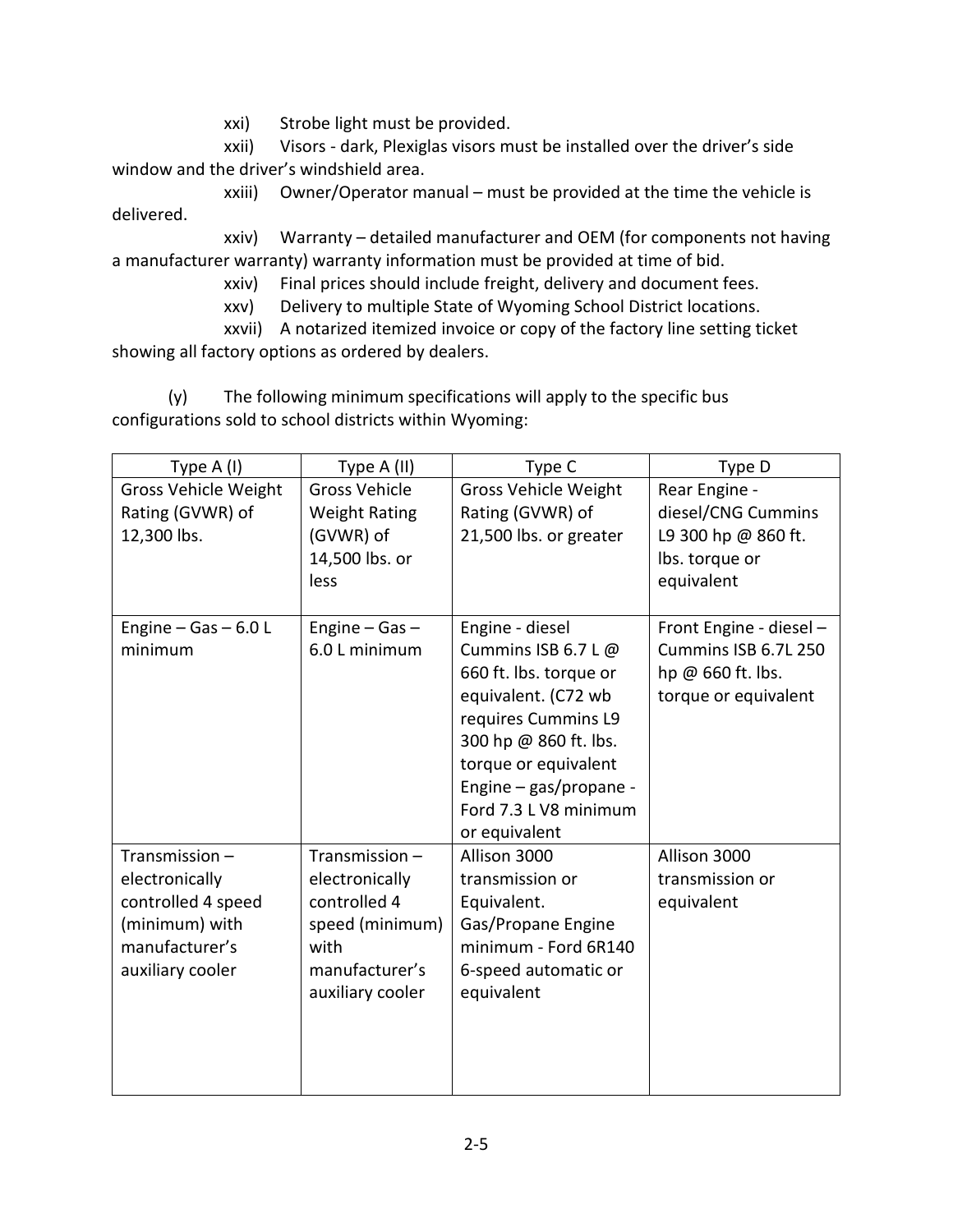| Type A (I)                                                                          | Type A (II)                                                                               | Type C                                                                                                                          | Type D                                                                                                                 |
|-------------------------------------------------------------------------------------|-------------------------------------------------------------------------------------------|---------------------------------------------------------------------------------------------------------------------------------|------------------------------------------------------------------------------------------------------------------------|
| Auxiliary power outlet<br>(if applicable)-12v<br>power outlet                       | Auxiliary power<br>outlet (if<br>applicable)-12v<br>power outlet                          | Engine heater (diesel) -<br>engine manufacturer's<br>recommended block<br>heater, factory<br>installed - body plug on<br>bumper | Alternator - 270 Amp<br>Minimum                                                                                        |
| Tilt Hood with Noise<br><b>Suppression Features</b>                                 | Tilt Hood with<br><b>Noise</b><br>Suppression<br>Features                                 | <b>Tilt Hood with Noise</b><br><b>Suppression Features</b>                                                                      | Engine heater - engine<br>manufacturer's<br>recommended block<br>heater, factory<br>installed - body plug<br>on bumper |
| Auxiliary Fan - One 6"<br>minimum mounted on<br>the right windshield<br>area        | Auxiliary Fan-<br>One 6" minimum<br>mounted on the<br>right windshield<br>area            | Air dryer - heated air<br>dryer with spin-off<br>replaceable cartridge                                                          | Air dryer - heated air<br>dryer with spin-off<br>replaceable cartridge                                                 |
| Automatic tire chains                                                               | Automatic tire<br>chains                                                                  | Hour meter - mounted<br>in dash panel                                                                                           | Hour meter - mounted<br>in dash panel                                                                                  |
| Interior parcel rack                                                                | Interior parcel<br>rack                                                                   | Rear suspension - air-<br>ride                                                                                                  | Rear suspension - air-<br>ride                                                                                         |
| Second heated step                                                                  | Second heated<br>step                                                                     | Auxiliary power outlet -<br>12v power outlet must<br>be provided                                                                | Auxiliary power outlet<br>- 12v power outlet<br>must be provided                                                       |
| <b>Tinted windows</b>                                                               | Tinted windows                                                                            | Auxiliary fans - two, 6"<br>minimum - mounted on<br>left and right<br>windshield area                                           | Auxiliary fans - two, 6"<br>minimum - mounted<br>on left and right<br>windshield area                                  |
| Specially Equipped<br>Package (Must include<br>full tracking and full<br>cabin A/C) | Specially<br>Equipped<br>Package (Must<br>include full<br>tracking and full<br>cabin A/C) | Specially Equipped<br>Package (Must include<br>full tracking and full<br>cabin A/C)                                             | Specially Equipped<br>Package (Must include<br>full tracking and full<br>cabin A/C)                                    |